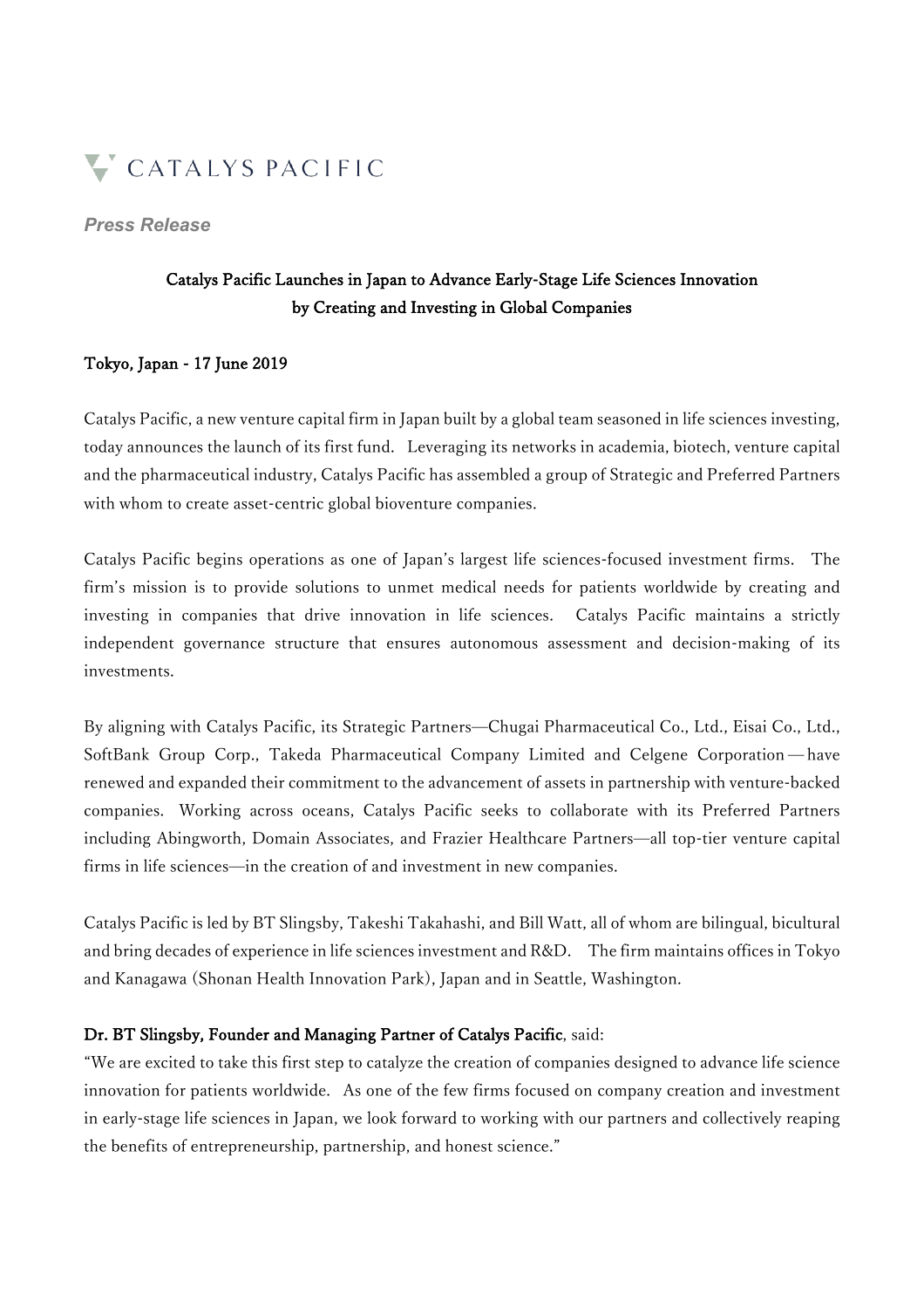### Mr. Tatsuro Kosaka, President & CEO of Chugai Pharmaceutical Co., Ltd., commented:

"Open innovation approaches to exploit external resources in R&D are essential amid fierce global competition in new drug development. Pharmaceutical companies increasingly partner with venture capital as a source of external capital and talent to advance the development of assets while seeking to reduce risk and enhance their pipelines. I hope that Catalys Pacific will play a leading role in accelerating open innovation in the life science field in Japan."

## Dr. Haruo Naito, Representative Corporate Officer and CEO of Eisai Co., Ltd., said:

"In terms of Neurology and Oncology which Eisai positions as two strategically focused areas as well as Global Health, the discovery of innovative seeds and the support of and collaboration with venture companies with those seeds are very important. We look forward to working with Catalys Pacific for enhancement creating innovation for patients with unmet medical needs throughout the world."

# Mr. Christophe Weber, President and CEO of Takeda Pharmaceutical Company Limited, commented on the announcement:

"Catalys Pacific's emphasis on partnership and scientific excellence rooted in Japan is exciting, and emblematic of a pivot point in the field. With approximately 200 external partners globally, we certainly realize the value of partnership in R&D, and as an R&D-driven biopharmaceutical leader headquartered in Japan, we see first-hand how Japan's life science sector will benefit from a more robust ecosystem to advance its notable homegrown innovation in biotech. We are confident that Catalys Pacific's strong network of global partners will help it cultivate this ecosystem and deliver life-changing medicines to patients."

## Dr. Robert Hershberg, EVP and Head of Business Development & Global Alliances of Celgene Corporation, said:

"The strong network and trust that the Catalys Pacific team has within academia, biotech, and the pharmaceutical industry in Japan enables them to galvanize open innovation in the region. Their experience combined with a base in Japan as well as independent governance differentiate themselves with other venture capital firms. We are excited to partner with Catalys Pacific to drive forward life sciences innovation with Japan."

#### About Catalys Pacific

Catalys Pacific is an independent venture capital firm focusing on early-stage investments in life sciences. Founded in 2019, the firm's mission is to focus on providing healthcare solutions for patients worldwide through the creation of and investment in bioventure companies. Catalys Pacific is led by a global team versed in working closely with its partners in academia, biotech, venture capital and the pharmaceutical industry in Japan and worldwide. The firm maintains offices in Tokyo and Kanagawa (Shonan Health Innovation Park), Japan and in Seattle, Washington.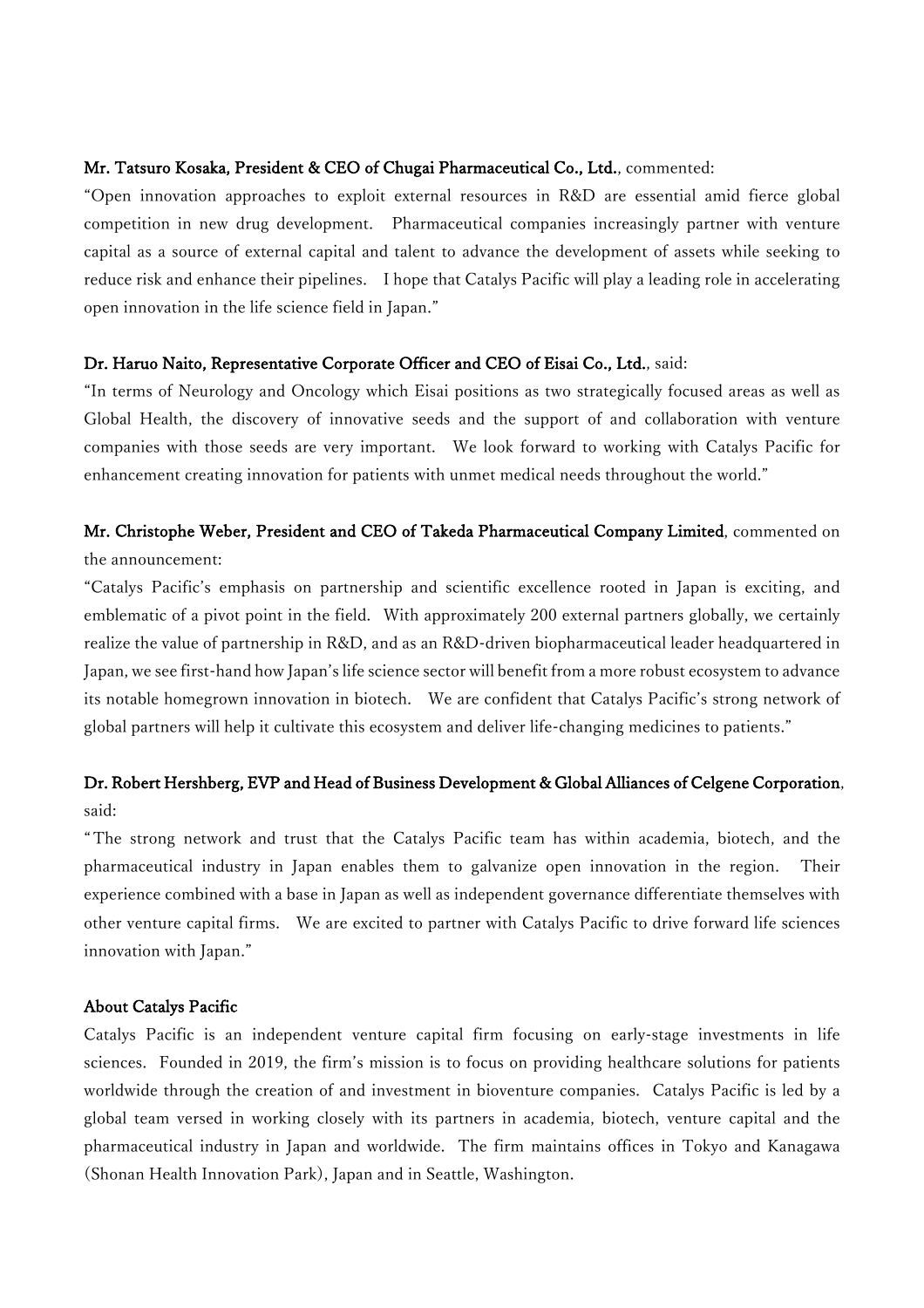Please see https://catalyspacific.com for more information.

#### About Chugai Pharmaceutical Co., Ltd.

Chugai Pharmaceutical is one of Japan's leading research-based pharmaceutical companies with strengths in biotechnology products. Chugai, based in Tokyo, specializes in prescription pharmaceuticals and is listed on the 1st section of the Tokyo Stock Exchange. As an important member of the Roche Group, Chugai is actively involved in R&D activities in Japan and abroad. Specifically, Chugai is working to develop innovative products which may satisfy the unmet medical needs, mainly focusing on the oncology area.

Additional information is available on the internet at https://www.chugai-pharm.co.jp/english.

#### About Eisai, Co. Ltd.

Eisai Co., Ltd. defines its corporate mission as "giving first thought to patients and their families and to increasing the benefits health care provides," which we call our human health care (hhc) philosophy. With approximately 10,000 employees working across our global network of R&D facilities, manufacturing sites and marketing subsidiaries, we strive to realize our hhc philosophy by delivering innovative products to address unmet medical needs, with a particular focus in our strategic areas of Neurology and Oncology. Furthermore, we invest and participate in several partnership-based initiatives to improve access to

medicines in developing and emerging countries.

For more information about Eisai Co., Ltd., please visit https://www.eisai.com.

## About the SoftBank Group

The SoftBank Group invests in breakthrough technology to improve people's quality of life around the world. The SoftBank Group is comprised of SoftBank Group Corp. (TOKYO: 9984), a holding company that includes telecommunications, internet services, AI, smart robotics, IoT and clean energy technology providers; Arm Limited, the world's leading semiconductor IP company; and the SoftBank Vision Fund, which is investing up to \$100 billion to help extraordinary entrepreneurs transform industries and shape new ones.

#### About Takeda Pharmaceutical Company Limited

Takeda Pharmaceutical Company Limited (TSE:4502/NYSE:TAK) is a global, values-based, R&D-driven biopharmaceutical leader headquartered in Japan, committed to bringing Better Health and a Brighter Future to patients by translating science into highly-innovative medicines. Takeda focuses its R&D efforts on four therapeutic areas: Oncology, Gastroenterology (GI), Rare Diseases and Neuroscience. We also make targeted R&D investments in Plasma-Derived Therapies and Vaccines. We are focusing on developing highly innovative medicines that contribute to making a difference in people's lives by advancing the frontier of new treatment options and leveraging our enhanced collaborative R&D engine and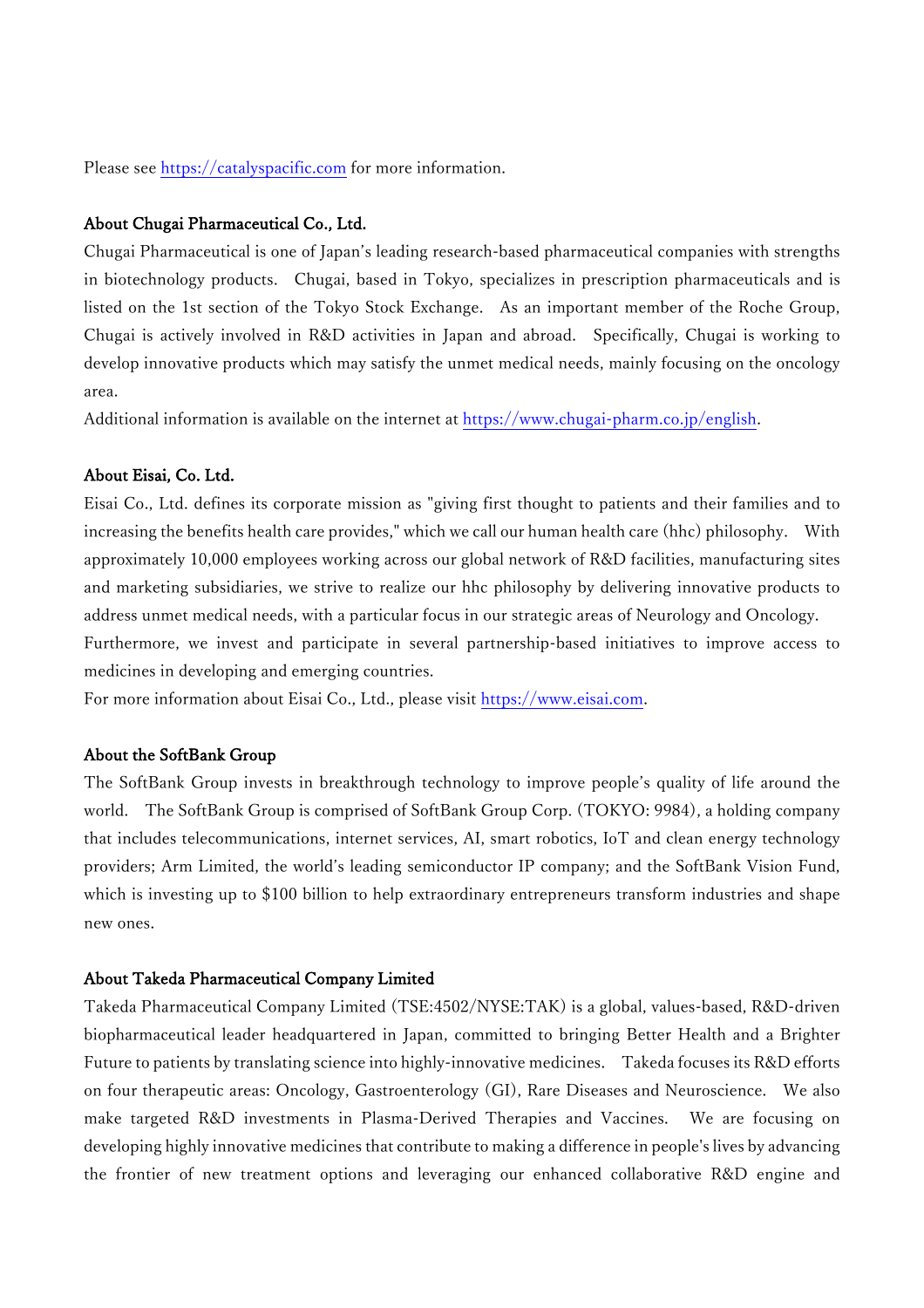capabilities to create a robust, modality-diverse pipeline. Our employees are committed to improving quality of life for patients and to working with our partners in health care in approximately 80 countries and regions.

For more information, visit https://www.takeda.com.

#### About Celgene Corporation

Celgene Corporation, headquartered in Summit, New Jersey, is an integrated global biopharmaceutical company engaged primarily in the discovery, development and commercialization of innovative therapies for the treatment of cancer and inflammatory diseases through next-generation solutions in protein homeostasis, immuno-oncology, epigenetics, immunology and neuro-inflammation.

For more information, please visit https://www.celgene.com. Follow Celgene on Social Media: @Celgene, Pinterest, LinkedIn, Facebook and YouTube.

#### About Abingworth

Abingworth is an international investment group dedicated to collaborating with life sciences entrepreneurs to develop their ideas into products that have a dramatic impact on health. With over \$1 billion under management, Abingworth invests at all stages of development, from start-ups to publicly traded companies, and across all life sciences sectors. Supporting its portfolio companies with a team of 26 at offices in London, Menlo Park, and Boston, Abingworth has invested in 152 life science companies, completed 65 IPOs and 52 mergers and acquisitions.

More info can be found at https://www.abingworth.com.

#### About Domain Associates

Founded in 1985, Domain Associates is among the first and largest venture capital firms to exclusively invest in the life sciences sector. Our mission is creating, investing and building companies that solve challenging medical problems. Mobilizing over \$2.8B in raised capital, we have supported promising entrepreneurs, advanced paradigm-changing technology, and provided products that have dramatically improved patient outcomes.

To learn more, visit https://www.domainvc.com.

#### About Frazier Healthcare Partners

Founded in 1991, Frazier Healthcare Partners is a leading provider of growth and venture capital to healthcare companies. With nearly \$4.2 billion total capital raised, Frazier has invested in over 170 companies, with investment types ranging from company creation and venture capital to buyouts of profitable lower-middle market companies. The firm's Growth Buyout team invests in healthcare and pharmaceutical services, medical products and related sectors. The Life Sciences team invests in